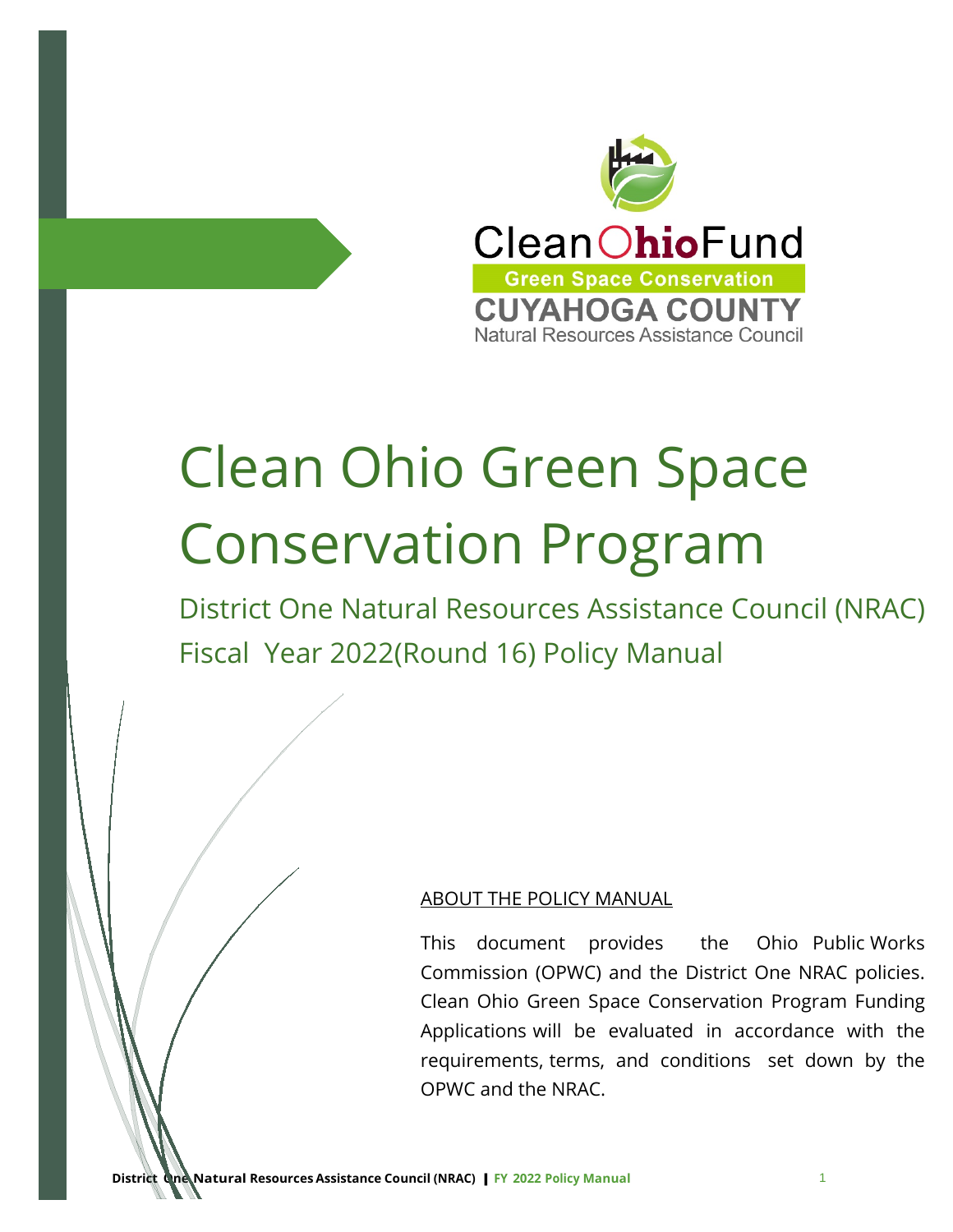#### **OPWC POLICIES**

The OPWC policies and guidelines should be reviewed before the application materials are submitted to ensure project eligibility and prevent delays in evaluation or selection due to non-compliance with program requirements.

View the OPWC policies and guidelines and read the Advisories on the OPWC website at http://www.pwc.state.oh.us/GSCAdvisories.html

## **DISTRICT ONE NRAC POLICIES**

In accordance with OPWC policies, the District One NRAC has established the following policies for the evaluation and scoring of project applications.

#### **Agricultural Easements**

Agricultural easements are not eligible because they fail to satisfy ORC 164.22 (A) or (B).

#### **Appraisals**

Certified appraisals are required and must be done by an ODOT Prequalified Appraiser credentialed in appraisals. The selected appraiser must certify that he/she has received and read OPWC's Standards and must provide written documentation of this action in the appraisal's Letter of Transmittal. The OPWC will not approve the Request to Proceed without this information.

**In accordance with OPWC Policy, applications for open space acquisition that do not include an Appraisal Report by an ODOT prequalified appraiser will notbe considered by the District One NRAC.** The list of ODOT appraisers and the OPWC appraisal standards are available at www.pwc.state.oh.us/gscapplication.html. Additional requirements include:

- Applications with Restricted Appraisal Reports will not be evaluated by the NRAC.
- Projects that propose leveraging the difference between the appraised value and purchase contract are required to have an appraisal review performed by an ODOT Prequalified Appraisal Reviewer to ensure that the purchase price history, comparables, adjustments, and disclaimers are accurate.
- The purchase of a property at a cost higher than the appraised value is eligible, however the price cannot exceed 5% of the appraised value. The NRAC must be cognitive of this difference and must validate the value of properties that are using the difference between the Purchase Contract and appraised value as scored.
- Appraisal expenses are considered an eligible expense under planning and implementation and an Applicant will be reimbursed based on the project's participation ratio.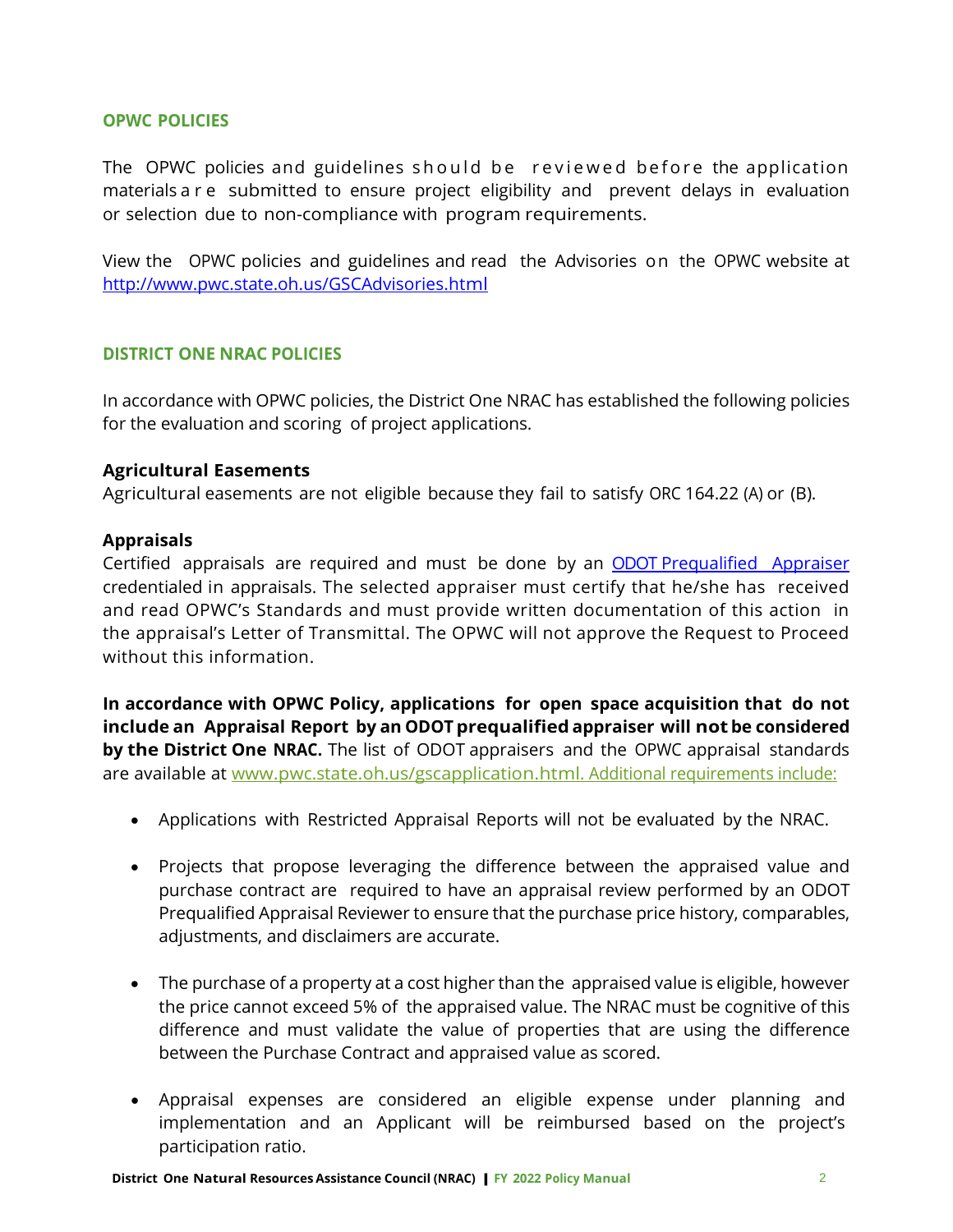# To view the Standards & Procedures for Appraisal Reporting, visit:

https://www.pwc.ohio.gov/Portals/0/Documents/Appraisal%20Standards%200120.pdf?ver=20 20-01-27-090500-190

# **Land Acquisition**

Projects not scheduled for acquisition within twelve (12)months from the date of the Project Agreement will be rejected by OPWC and are not eligible. The District One NRAC requires documentation of impending land transactions. This information must be included in the application, in one of the following forms:

- A Fully executed contract with the owner (signed purchase agreement)
- A Contract, a -(Purchase Agreement that does not have all the signatures-,) a Letter of Understanding, or Memorandum of Understanding
- An application that utilizes Confidentiality Agreements in lieu of Purchase Agreements will not be evaluated.

# **Local Match**

Applicants are required to attach a statement signed by their Chief Financial Officer stating that the local revenues pledged as match for the project will be available on or before the earliest date listed in the project schedule.

The applicant also needs to provide award letters for funds coming from other funding sources. **Applications that do not include this documentation will not be evaluated by the NRAC.**

# **Mineral Rights / Oil & Gas Leasing**

In accordance with OPWC policy, existing oil and gas leases, at the time the District One NRAC approves a project, will be treated as pre-existing easements over which the applicant has little or no control. Project proposals that acquire and maintain available mineral, oil, gas and/or extraction rights, on properties with no active gas and oil wells, will be awarded the full 10 points.

Requests to engage in new oil and gas leasing on Clean Ohio Properties that have been acquired along with the mineral rights will be denied.

# **Minimum Score Requirement**

District One NRAC requires a minimum score of 177 points, or 60% of total points available, for projects recommended for funding.

## **Permanent Protection**

Requests for open space acquisition must include acquisition by land securement. Examples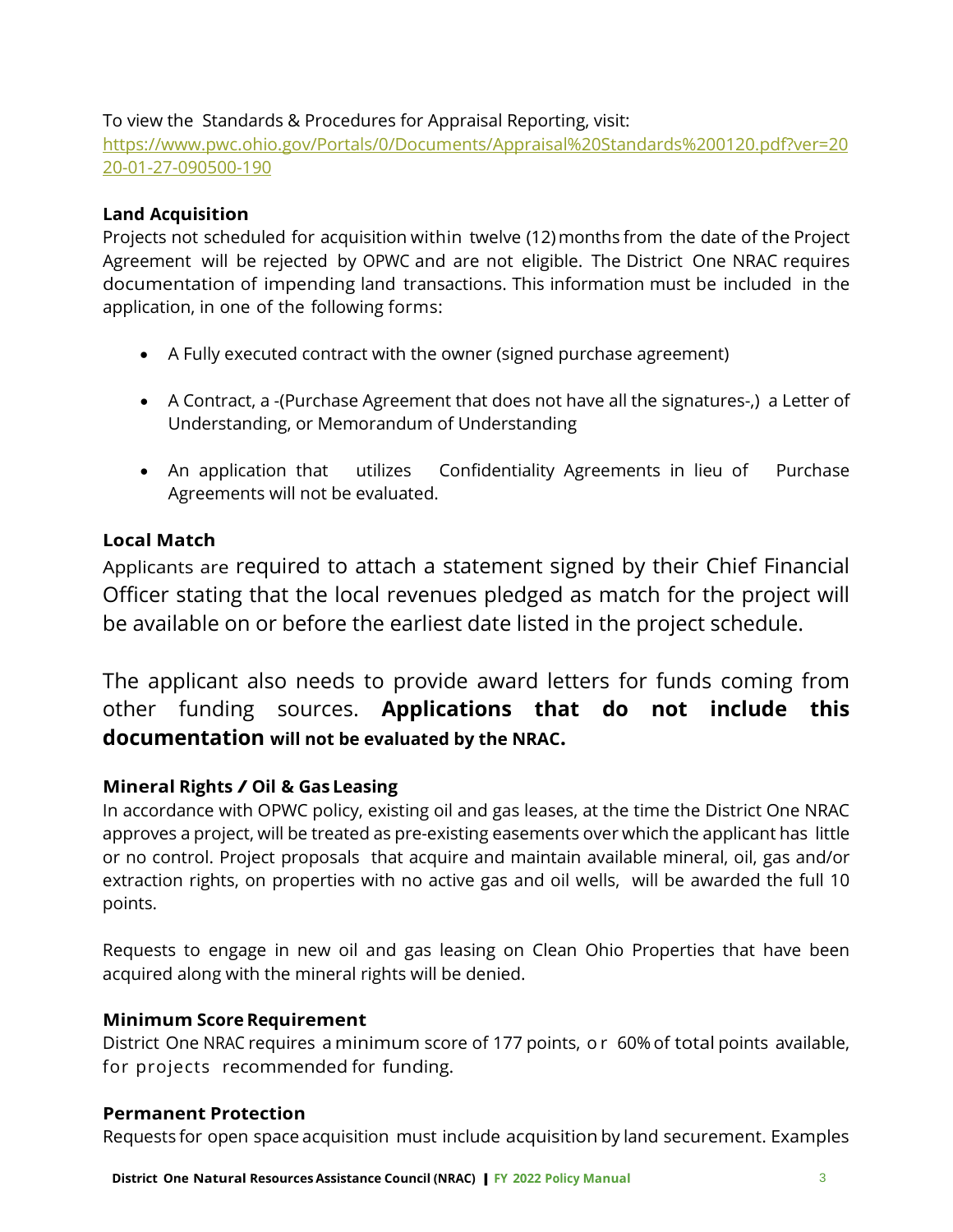of types of land securements are listed on page 4 and defined in the Glossary.

- Fee Simple
- Easement

Applications for open space acquisition that do not include land securement documentation will not be considered by the District One NRAC.

Open Space Improvement projects can include construction, restoration or enhancement of site or facilities that are necessary to make the acquired open space area accessible and useable by the public.

For properties acquired through past rounds of Clean Ohio funding, the application for Open Space Improvement projects should include one of the following forms of documentation from the original Clean Ohio Award:

- The executed settlement statement
- The recorded deed and deed restrictions
- Any conservation easements.

Riparian Corridor projects (ORC Sec. 164.22B) must protect or enhance riparian corridors or watersheds including the protection and enhancement of streams, rivers, and other waters of the state.

Applications for Riparian Corridor or Open Space Improvement projects that do not include land acquisition must include OPWC deed restrictions (see https://www.pwc.ohio.gov/Project-Administration/Clean-Ohio for Deed Restriction Language) and the recorded deed or conservation easement in order to be recommended for funding.

## **Post-Acquisition/In-Kind Activity**

All post acquisition activities must be concluded within a two-year period from the date of acquisition unless a formal extension has been approved by the OPWC.

## **Resolutions of Support**

In accordance with ORC Sections 164.23(B) and 164.23(C), District One NRAC requires that applicants must include a resolution(s) of support with the project application from the legislative authority of the project location unless the Applicant is a park district. The park district is responsible for consulting with the legislative authority of each subdivision in which the proposed project is located and submit a letter of support; however individual resolutions of support are not required.

For projects in a township or an unincorporated area of a county, a resolution of support is required from the legislative authority of the county in which the project is located. Additional resolutions of support are needed for projects that meet the following criteria: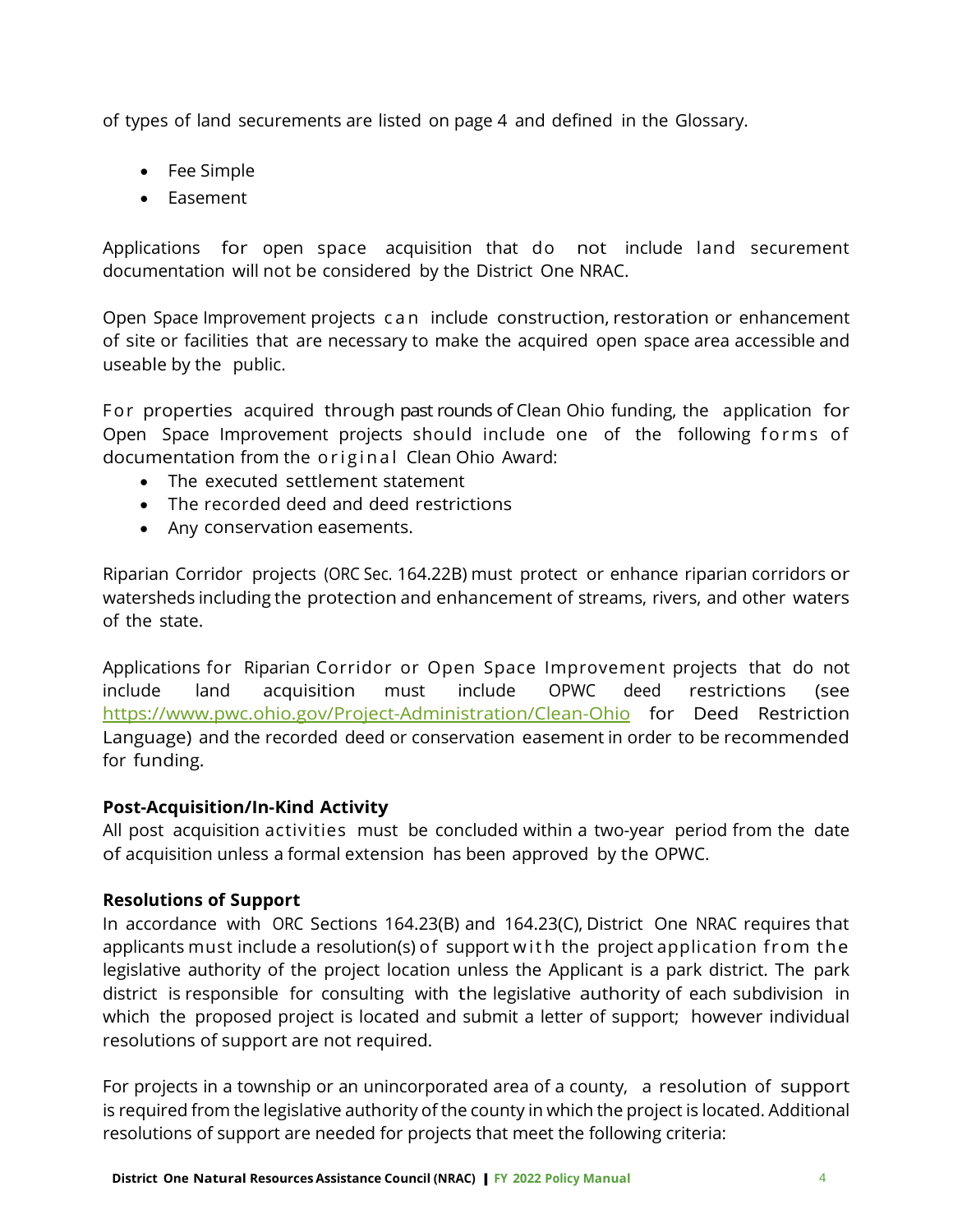- If the proposed project is within the boundaries of a single township or municipal corporation, then a resolution of support is required from that township or municipal corporation.
- If the proposed project is within the boundaries of more than one, but fewer than five townships or municipal corporations, then a resolution of support is required from at least half, or 50%, of the total number of affected communities.
- If the proposed project is within the boundaries of five or more townships or municipal corporations, then a resolution of support is required from at least threefifths, or 60%, of the total number of affected communities.

## **Recusal Requirements**

In accordance with Ohio's Ethics laws, District One NRAC Members will recuse themselves from discussion, participation in the project site visits, interviews, and scoring specific project applications submitted by, or on behalf, of their organization, or any applications prepared and submitted by their organization for Clean Ohio Green Space Conservation Funds. It is recommended to have someone else from the organization be present and address any questions by the NRAC members.

## **Restoration**

It is critical to the District One NRAC that the open space selected for funding initiates or hastens the recovery of the ecosystem present on the land. To be eligible for points, restoration work must comprise a portion of the project scope, budget, or local match and supporting documentation must be included. Restoration projects should be designed to provide the following benefits:

- Preserve or rehabilitate an open space to meet an appropriate ecological state or what it would have become without societal interference.
- Ensure that the integrity and sustainability of the species (flora and fauna) introduced are both native and resilient (can resist disturbance).
- Integrate a community's cultural heritage.
- Provide opportunities for the public to appreciate and understand cultural and ecological relationships.
- Promote a common vision for greenspace for Cuyahoga County.

## **Scope Change**

Requests to change a project's scope will be considered by the NRAC if no additional funds are requested and the work to be done is directly associated with the approved project.